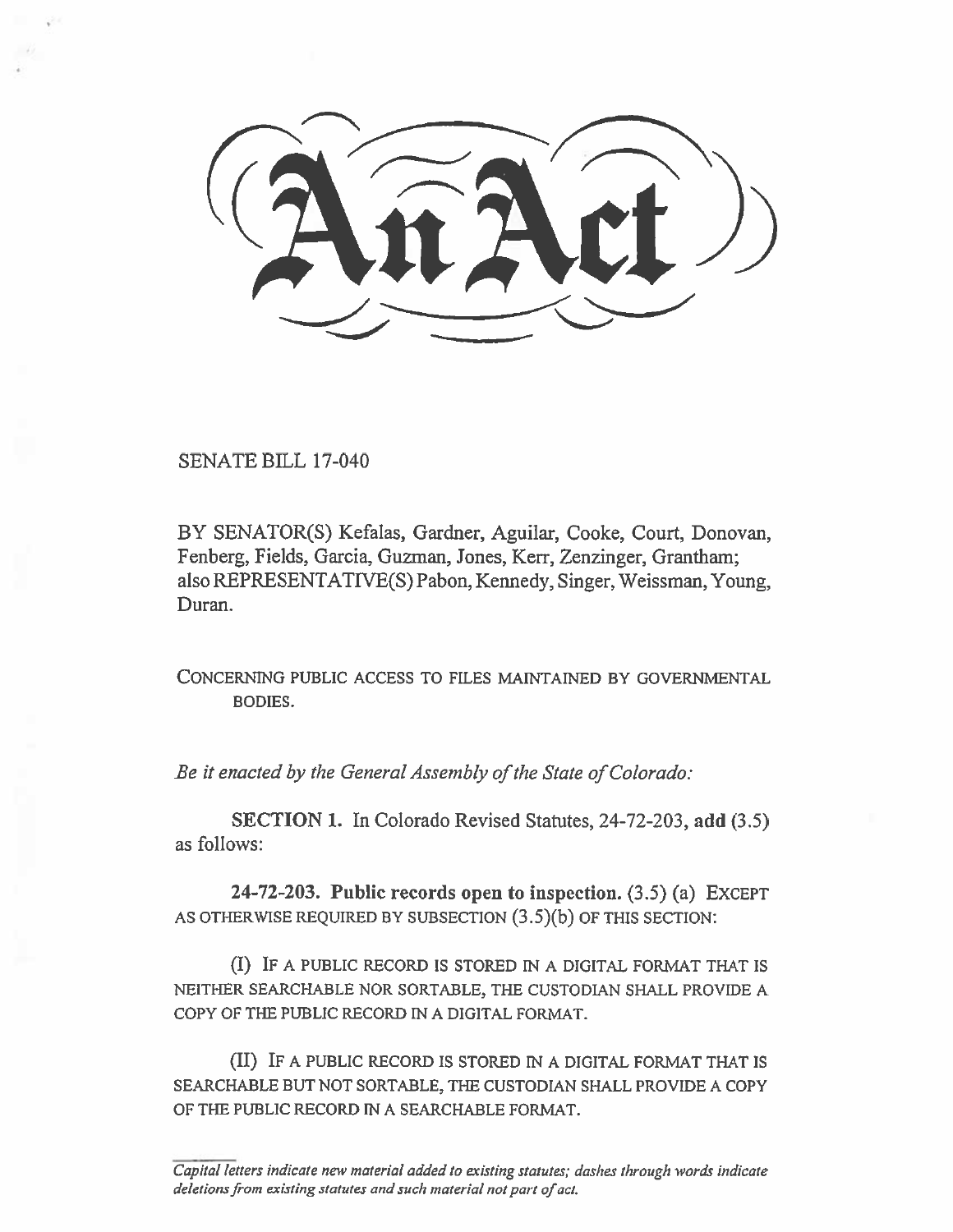(III) IF A PUBLIC RECORD IS STORED IN A DIGITAL FORMAT THAT IS SORTABLE, THE CUSTODIAN SHALL PROVIDE A COPY OF THE PUBLIC RECORD IN A SORTABLE FORMAT.

(b) A CUSTODIAN IS NOT REQUIRED TO PRODUCE A PUBLIC RECORD INA SEARCHABLE OR SORTABLE FORMAT IN ACCORDANCE WITH SUBSECTION  $(1)(a)$  OF THIS SECTION IF:

(I) PRODUCING THE RECORD IN THE REQUESTED FORMAT WOULD VIOLATE THE TERMS OF ANY COPYRIGHT OR LICENSING AGREEMENT BETWEEN THE CUSTODIAN AND A THIRD PARTY OR RESULT IN THE RELEASE OF A THIRD PARTY'S PROPRIETARY INFORMATION; OR

(II) AFTER MAKING REASONABLE INQUIRIES, IT **IS** NOT TECHNOLOGICALLY OR PRACTICALLY FEASIBLE TO PERMANENTLY REMOVE INFORMATION THAT THE CUSTODIAN IS REQUIRED OR ALLOWED TO WITHHOLD WITHIN THE REQUESTED FORMAT, IT IS NOT TECHNOLOGICALLY OR PRACTICALLY FEASIBLE TO PROVIDE A COPY OF THE RECORD IN A SEARCHABLE OR SORTABLE FORMAT, **OR** IF THE CUSTODIAN WOULD BE REQUIRED TO PURCHASE SOFTWARE OR CREATE ADDITIONAL PROGRAMMING OR FUNCTIONALITY IN ITS EXISTING SOFTWARE TO REMOVE THE INFORMATION.

**(c) IF** A CUSTODIAN IS NOT ABLE TO COMPLY WITH A REQUEST TO PRODUCE A PUBLIC RECORD THAT IS SUBJECT TO DISCLOSURE IN A REQUESTED FORMAT SPECIFIED IN SUBSECTION (1)(a) OF THIS SECTION, THE CUSTODIAN SHALL PRODUCE THE RECORD IN AN ALTERNATE FORMAT OR ISSUE A DENIAL UNDER SECTION 24-72-204 AND SHALL PROVIDE A WRITTEN DECLARATION ATTESTING TO THE REASONS THE CUSTODIAN IS NOT ABLE TO PRODUCE THE RECORD IN THE REQUESTED FORMAT. IF A COURT SUBSEQUENTLY RULES THE CUSTODIAN SHOULD HAVE PROVIDED THE RECORD IN THE REQUESTED FORMAT, ATTORNEY FEES MAY BE AWARDED ONLY IF THE CUSTODIAN'S ACTION WAS ARBITRARY OR CAPRICIOUS.

(d) ALTERING AN EXISTING PUBLIC RECORD, OR EXCISING FIELDS OF INFORMATION PURSUANT TO THIS SUBSECTION (3.5) TO REMOVE INFORMATION THAT THE CUSTODIAN IS EITHER REQUIRED OR PERMITTED TO WITHHOLD, DOES NOT CONSTITUTE THE CREATION OF A NEW PUBLIC RECORD.

## PAGE 2-SENATE BILL 17-040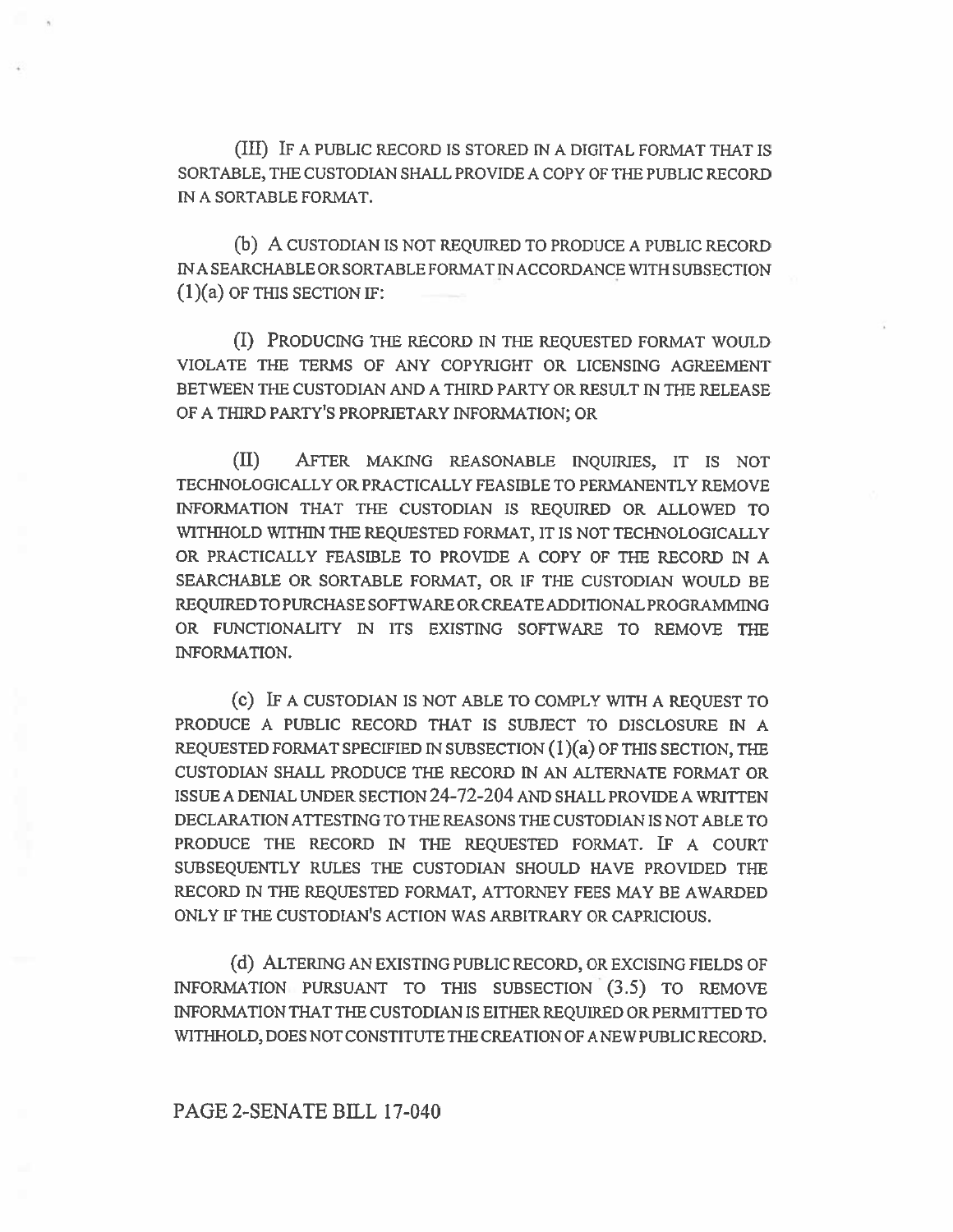(e) NOTHING IN THIS SUBSECTION (3.5) RELIEVES OR MITIGATES THE OBLIGATIONS OF A CUSTODIAN TO PRODUCE A PUBLIC RECORD IN A FORMAT ACCESSIBLE TO INDIVIDUALS WITH DISABILITIES IN ACCORDANCE WITH **TITLE II** OF THE FEDERAL "AMERICANS WITH DISABILITIES ACT OF **1990", 42 U.S.C.** SEC. 12131 ET. SEQ., AND OTHER FEDERAL OR STATE LAWS.

**SECTION** 2. In Colorado Revised Statutes, 24-72-204, **amend**   $(2)(a)$ (VIII) $(A)$ ,  $(3)(a)$  $(I)$ , and  $(5)$  as follows:

**24-72-204. Allowance or denial of inspection - grounds procedure - appeal - definitions.** (2) (a) The custodian may deny the right of inspection of the following records, unless otherwise provided by law, on the ground that disclosure to the applicant would be contrary to the public interest:

(VIII) (A) Specialized details of EITHER security arrangements or investigations OR THE PHYSICAL AND CYBER ASSETS OF CRITICAL INFRASTRUCTURE, INCLUDING THE SPECIFIC ENGINEERING, VULNERABILITY, DETAILED DESIGN INFORMATION, PROTECTIVE MEASURES, EMERGENCY RESPONSE PLANS, OR SYSTEM OPERATIONAL DATA OF SUCH ASSETS THAT WOULD BE USEFUL TO A PERSON IN PLANNING AN ATTACK ON CRITICAL INFRASTRUCTURE BUT THAT DOES NOT SIMPLY PROVIDE THE GENERAL LOCATION OF SUCH INFRASTRUCTURE. Nothing in this subparagraph (VIII) SUBSECTION (2)(a)(VIII) prohibits the custodian from transferring records containing specialized details of EITHER security arrangements or investigations OR THE PHYSICAL AND CYBER ASSETS OF CRITICAL INFRASTRUCTURE to the division of homeland security and emergency management in the department of public safety, the governing body of any city, county, city and county, or other political subdivision of the state, or any federal, state, or local law enforcement agency; except that the custodian shall not transfer any record received from a nongovernmental entity without the prior written consent ofthe entity unless such information is already publicly available.

(3) (a) The custodian shall deny the right of inspection of the following records, unless otherwise provided by law; except that any of the following records, other than letters of reference concerning employment, licensing, or issuance of permits, shall be available to the person in interest under this subsection (3):

PAGE 3-SENATE BILL 17-040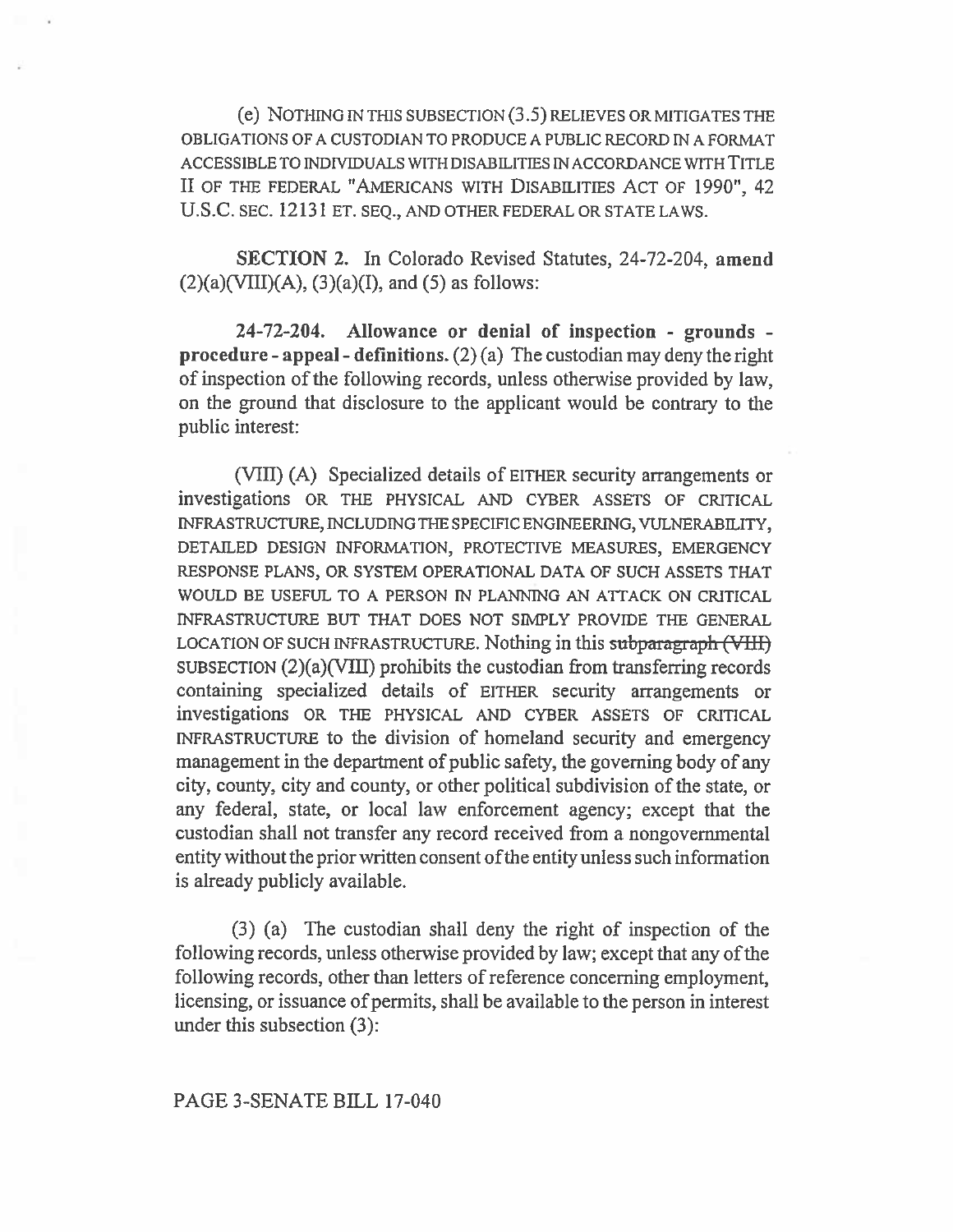(I) Medical, mental health, sociological, and scholastic achievement data, AND ELECTRONIC HEALTH RECORDS, on individual persons, other than scholastic achievement data submitted as part of finalists' records as set forth in subparagraph  $(XI)$  of this paragraph  $(a)$  SUBSECTION  $(3)(a)(XI)$  OF THIS SECTION and exclusive of coroners' autopsy reports and group scholastic achievement data from which individuals cannot be identified; but either the custodian or the person in interest may request a professionally qualified person, who shall be furnished by the said custodian, to be present to interpret the records;

(5) Except as provided in subsection (5.5) of this section, any person denied the right to inspect any record covered by this part 2 OR WHO ALLEGES A VIOLATION OF SECTION 24-72-203 (3.5) may apply to the district court of the district wherein the record is found for an order directing the custodian of such record to show cause why the custodian should not permit the inspection of such record; except that, at least three business days prior to filing an application with the district court, the person who has been denied the right to inspect the record shall file a written notice with the custodian who has denied the right to inspect the record informing said custodian that the person intends to file an application with the district court. Hearing on such application shall be held at the earliest practical time. Unless the court finds that the denial of the right of inspection was proper, it shall order the custodian to permit such inspection and shall award court costs and reasonable attorney fees to the prevailing applicant in an amount to be determined by the court; except that no court costs and attorney fees shall be awarded to a person who has filed a lawsuit against a state public body or local public body and who applies to the court for an order pursuant to this subsection (5) for access to records of the state public body or local public body being sued if the court finds that the records being sought are related to the pending litigation and are discoverable pursuant to chapter 4 of the Colorado rules of civil procedure. In the event the court finds that the denial of the right of inspection was proper, the court shall award court costs and reasonable attorney fees to the custodian if the court finds that the action was frivolous, vexatious, or groundless.

**SECTION 3.** In Colorado Revised Statutes, **repeal** 24-72-206 as follows:

**24-72-206.** Violation - penalty. Any person who willfully and knowingly violates the provisions of this part 2 is guilty of a misdemeanor

**PAGE 4-SENATE BILL 17-040**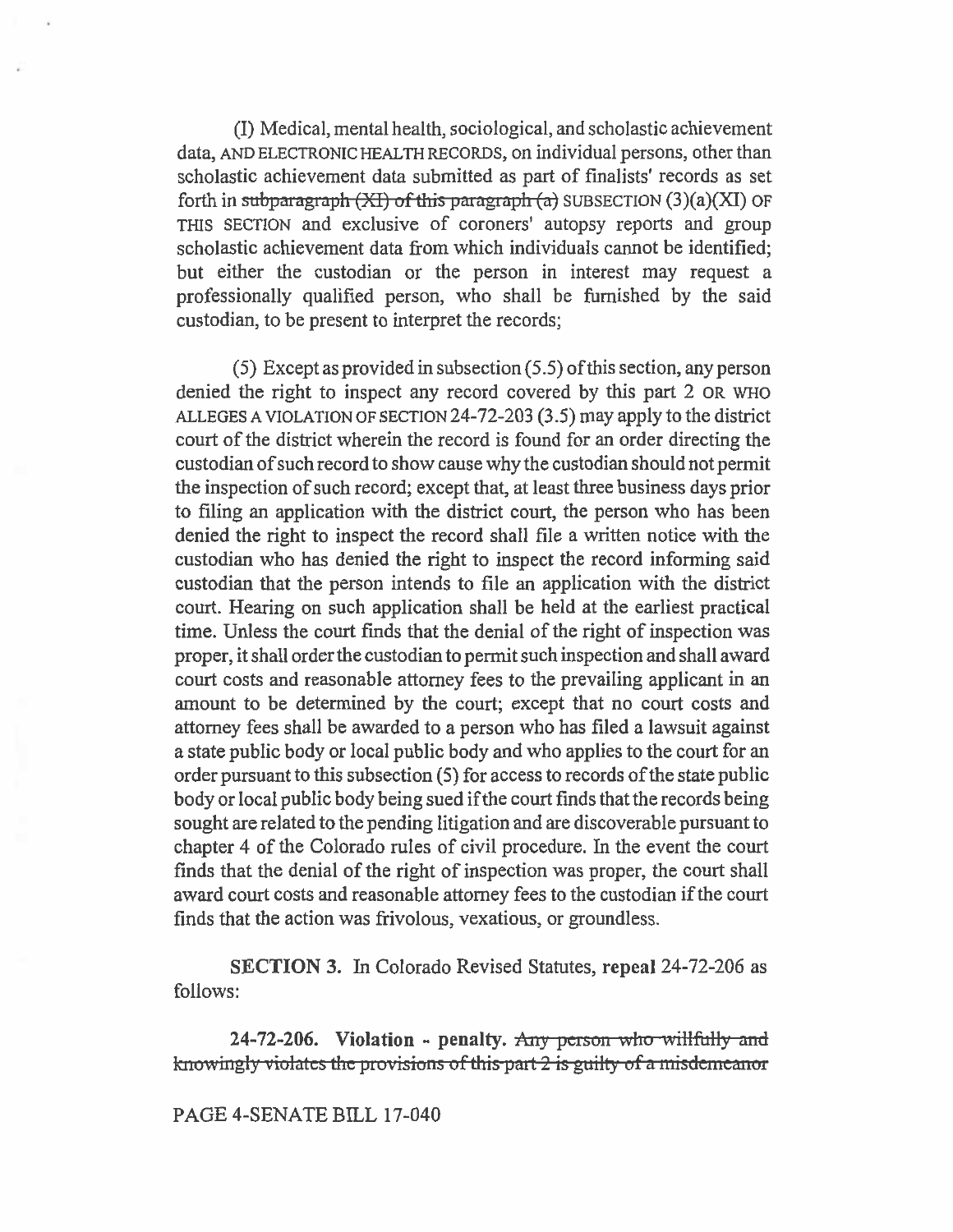and, upon conviction thereof, shall be punished by a fine of not more than one hundred dollars, or by imprisonment in the county jail for not more than ninety days, or by both such fine and imprisonment.

SECTION 4. Act subject to petition - effective date. This act takes effect at 12:01 a.m. on the day following the expiration of the ninety-day period after final adjournment of the general assembly (August 9, 2017, if adjournment sine die is on May 10, 2017); except that, if a referendum petition is filed pursuant to section  $1(3)$  of article V of the state constitution against this act or an item, section, or part of this act within such period, then the act, item, section, or part will not take effect unless

## PAGE 5-SENATE BILL 17-040